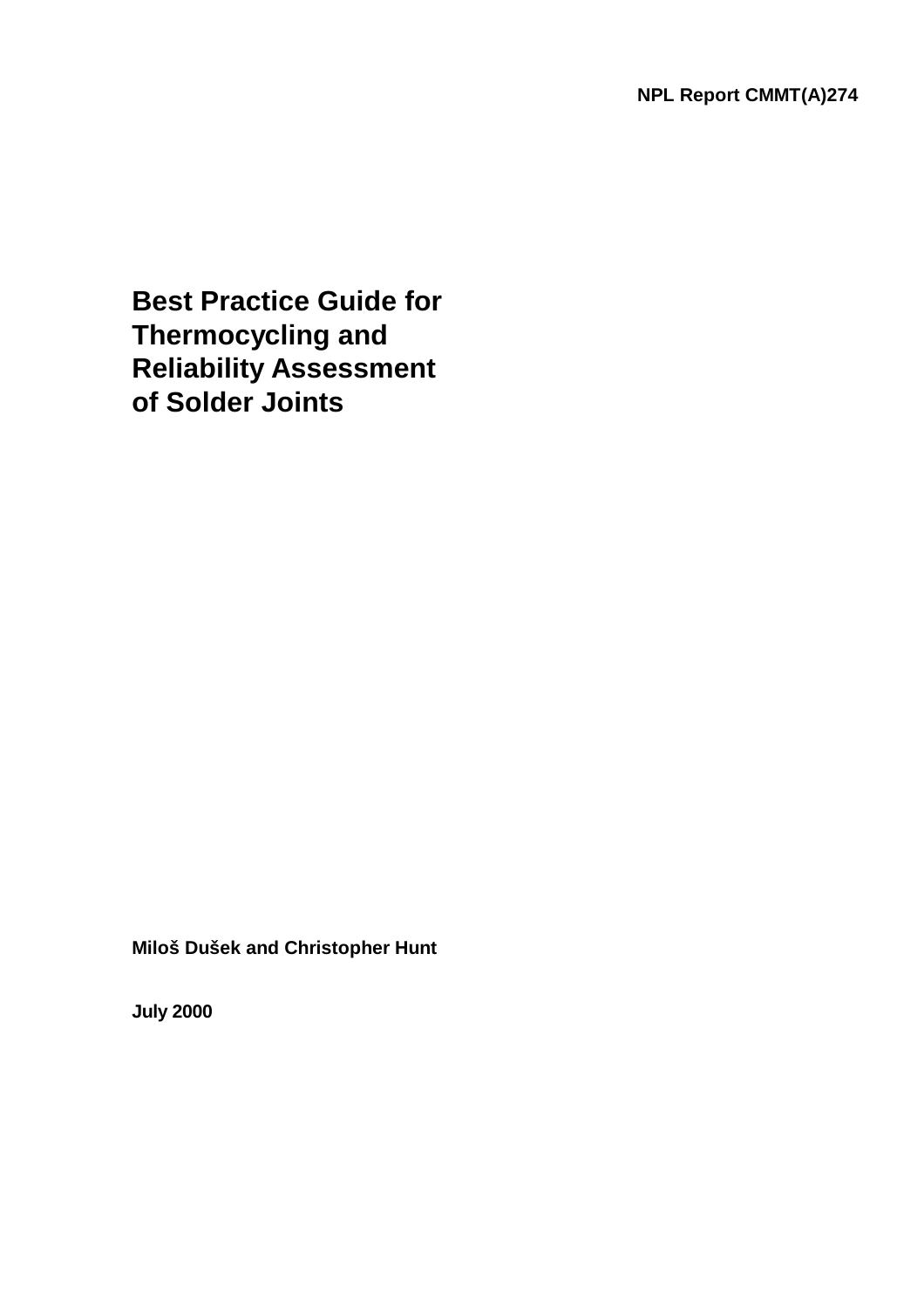July 2000

# **Best Practice Guide for Thermocycling and Reliability Assessment of Solder Joints**

#### **Miloš Dušek and Christopher Hunt**

Centre for Materials Measurement and Technology National Physical Laboratory Teddington, Middlesex, UK, TW11 0LW

**ABSTRACT:**

This guide recommends best practice used for short-term accelerated thermal cycling as a method for assessing solder joint reliability. Three techniques (shear testing, and electrical continuity measurements, complemented with microstructural investigations) are described.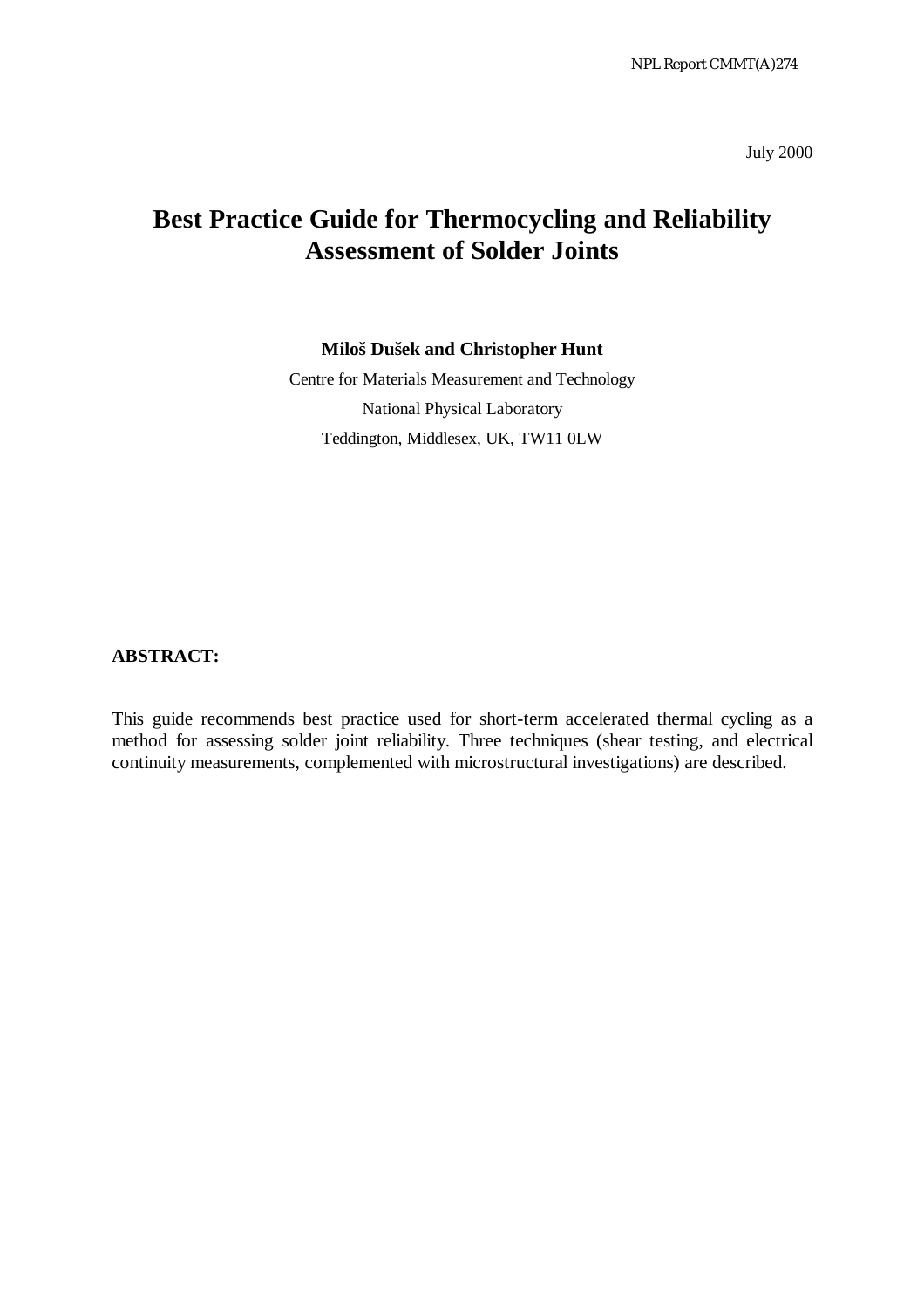© Crown copyright 2000 Reproduced by permission of the Controller of HMSO

ISSN 1361-4061

 National Physical Laboratory Teddington, Middlesex, UK, TW11 0LW

Extracts from this report may be reproduced provided the source is acknowledged and the extract is not taken out of context.

Approved on behalf of Managing Director, NPL, by Dr C Lea, Head, Centre for Materials Measurement and Technology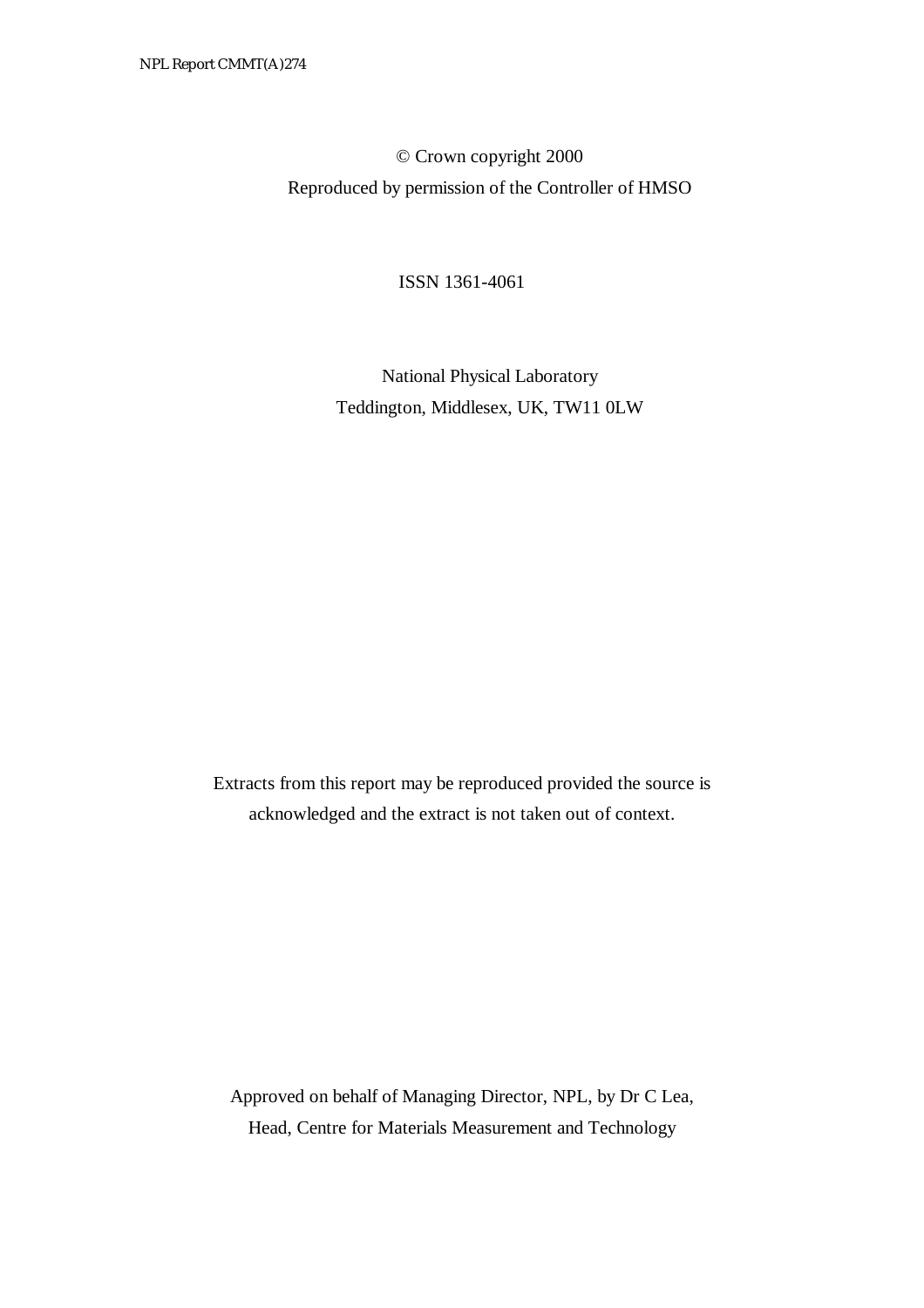# **CONTENTS**

| 1                |       |  |
|------------------|-------|--|
| $\mathbf{2}$     |       |  |
|                  | 2.1   |  |
|                  | 2.2   |  |
|                  | 2.3   |  |
|                  | 2.4   |  |
|                  | 2.5   |  |
|                  | 2.6   |  |
| 3                |       |  |
|                  | 3.1   |  |
|                  | 3.1.1 |  |
|                  | 3.1.2 |  |
|                  | 3.1.3 |  |
|                  | 3.1.4 |  |
|                  | 3.2   |  |
|                  | 3.2.1 |  |
|                  | 3.2.2 |  |
|                  | 3.3   |  |
| $\boldsymbol{4}$ |       |  |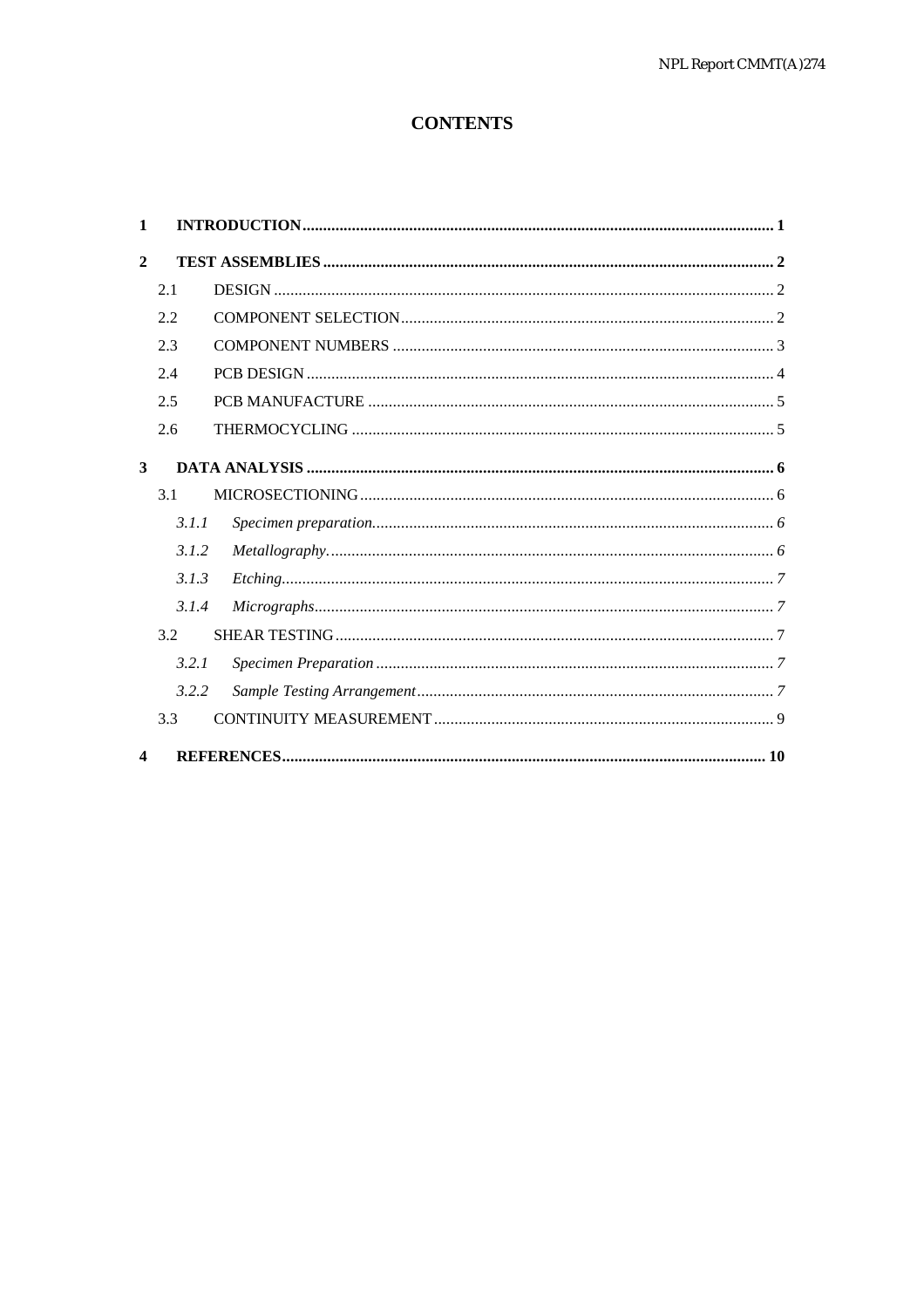#### **1 INTRODUCTION**

Thermal cycling accelerates the development of cracks and structural changes that will weaken a solder joint. This failure mechanism can be major source of circuit failures for electronics that have been in the field for some time. Since electronics assemblies are manufactured from various materials with different thermal coefficients of expansion (TCE), shear strains are placed on the various components in the assembly as it is taken through a thermal cycle. Temperature cycling during service induces stresses due to the TCE differences between the mounted component and base substrate. It is a function of the materials used in assemblies that this strain is relieved in the solder joint, which becomes damaged as a consequence of continual cycling. This is shown schematically in Figure 1.





A conventional method for assessing reliability has been to use electrical continuity measurements. Although this method provides a technique in which a large number of joints can be monitored, it is dependent on a complete electrical open circuit occurring before any failure is registered. This can be a severe handicap when over 5000 cycles may be required to reach a failure.

A complementary technique is the measurement of the solder joint strength, which will be a complex function of microstructural damage, and specifically the degree of crack propagation. A method based on shear testing for the evaluation of accelerated thermocycling is one that has been used recently for reliability assessment and lifetime prediction [1].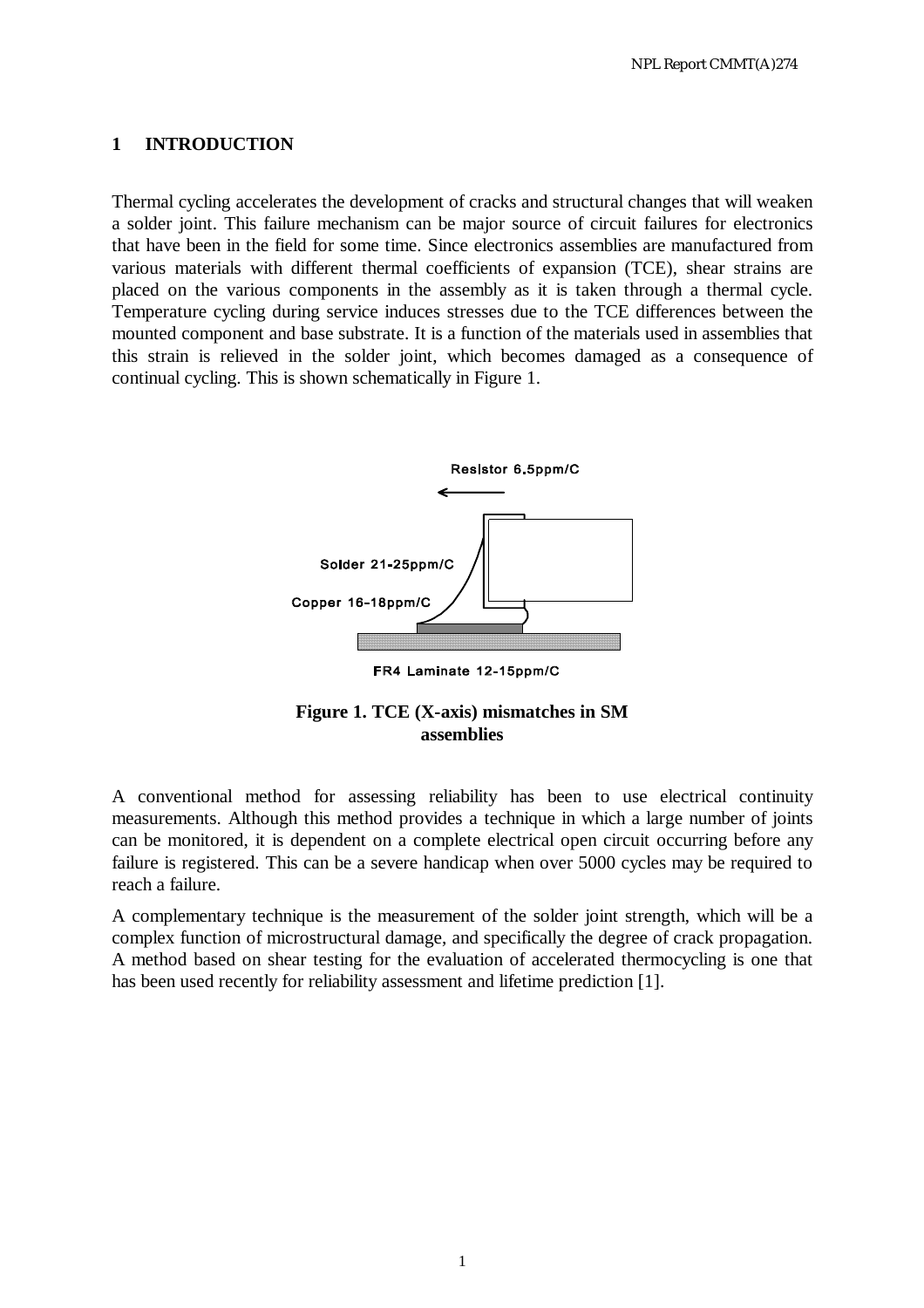## **2 TEST ASSEMBLIES**

The key to any reliability assessment of solder joints is the design of the test vehicle and many aspects must be taken into account at this critical design stage.

## 2.1 DESIGN

The approach to adopt in designing a test vehicle is to eliminate as many variables as possible, so ending up with a closely focused test. The features of this test will then be the solder material, joint geometry, component solderability, or any other experimental parameter that needs to be investigated. The design of a test vehicle is mainly dependent on the materials used for the base substrate, components and solder.

The selection of materials may restrict the number of component types that can be used, since component termination finishes are only available in limited alloys (first elimination stage). The solder and base material selection will mainly influence the reliability over the long-term, whereas the component selection can be far more significant and influence reliability over a much shorter term.

The choice of alloy is commonly associated with reliability over the longer term, as mentioned above. This provides the opportunity to accommodate minor changes, for example variations in solder joint geometry design as a function of pad design.

The physical aspects of components can have a very significant effect on reliability and so dominate the experimental response when assessing reliability. This can be usefully put to advantage so that solder joint failures occur over a wide range of thermal cycles.

## 2.2 COMPONENT SELECTION

The selection of components should be focused on the so-called "weak links", using the most vulnerable components. This typically means using ceramic resistors (or capacitors) and BGAs. The gull wing or "J" leaded parts are far more robust due to the compliant nature of the lead.

Components that are commonly used in reliability assessments of solder alloys are briefly discussed below:

*Chip resistors:* These components are often used, since their rigid alumina bodies have a significantly different TCE from the pcb base material (FR4), and hence are more prone to fail from stress accumulation in the solder joints. The magnitude of this effect is of course dependent on the component size, typically the largest available today is the 2512 type, and it is prudent to complement this choice with more frequently used size of component such as a 0603-type. The other advantage of using SM chip resistors as test devices is the simplicity in joint failure detection. High resistance or an open circuit is easily recognised by direct current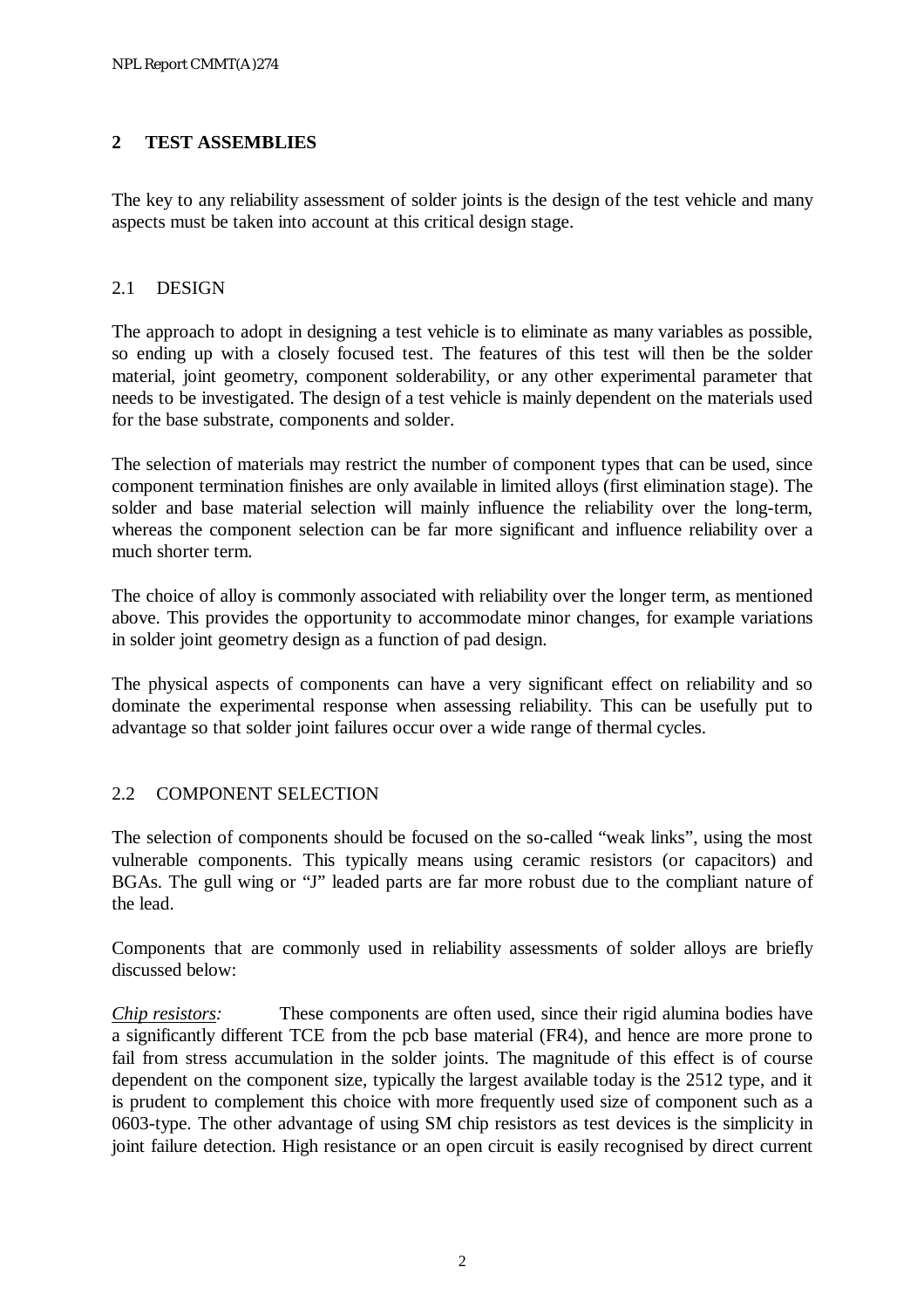measurement (DC). There are currently two different termination finishes commercially available and used as resistor termination materials, Sn and SnPb.

*Chip capacitors:* The use of chip capacitors can bring a number of component production problems as well as the requirement for a more complicated detection method (AC or pulse-response detection). There are two main chip capacitor types: multilayer (bipolar) chip capacitor and tantalum (unipolar) electrolytic capacitor. Both types of capacitors are sensitive to high temperatures and their (component) reliability can be lower than their solder attachment reliability. The size issue relating to resistors also applies to capacitors.

*SOIC, QFP, PLCC*: The attachment design is based on the gull wing or J-lead types. This is probably the most common type of lead attachment used in SM components. The focus of attention is on the heal of a solder joint, this being an indicator of wetting acceptability and hence was utilised for visual inspection purposes. As this type of lead attachment is compliant, the reliability of this type of solder attachment is considered high, providing that proper wetting characteristics are achieved [2]. Use of these components is limited to daisy-chained types since this pattern makes DC continuity failure detection possible. SOIC components with gull wing leads are widely available with different surface finishes some of them being lead-free.

*BGA, Flip-chip:* The bump or ball type of attachment method is a space-saving option for solder attachment especially for high-density packages. The solder bumps tested can be made from the identical solder to that used in soldering other components to the boards, or can be made from different solder. There are some high melting point solders used on a few BGA designs. As is the case with the previous component types a daisy-chained pattern between solder balls is desirable and it is essential that there is a silicon die inside the component. The die significantly influences the stresses within the package, which will impact on the solder joint performance. Care should also be taken in selecting the component with regards to the layout and population of solder balls with the BGA, which again can affect the reliability response.

## 2.3 COMPONENT NUMBERS

Clearly there are requirements regarding the number of parts to be tested. It is important to have a sufficient number of parts to make the results statistically significant. The planned number of experimental variables together with factors such as the chamber size, will also determine the final experimental plan.

From purely statistical considerations the optimal number of uniform samples is 110. This estimate is based on the binomial distribution and assumes 95% confidence interval. A 5% uncertainty interval is achieved when only one failure occurs in 110 uniform samples [2].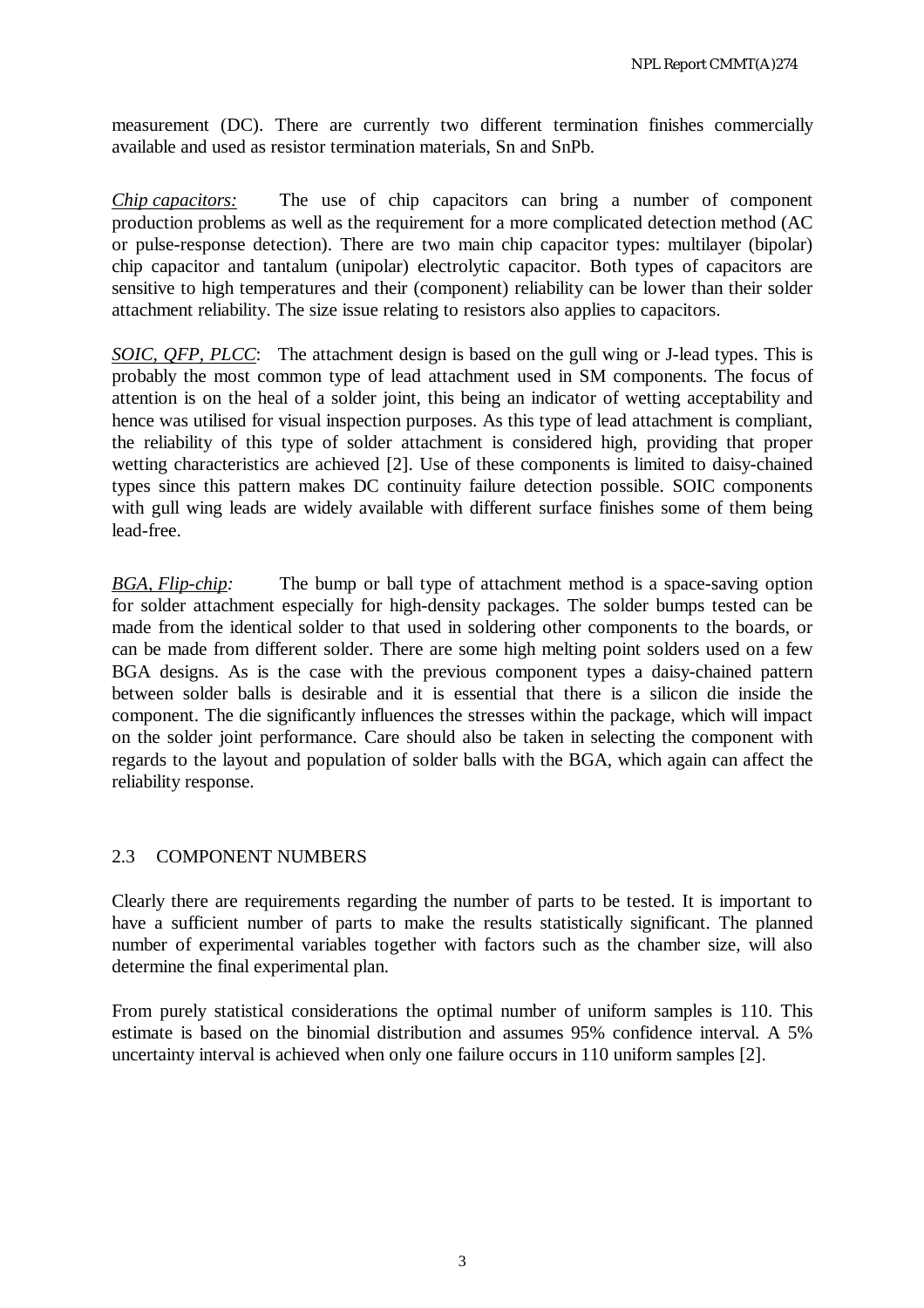#### 2.4 PCB DESIGN

The design of the pcb is a key element in generating the test. Not only should the substrate material be representative of the assemblies being evaluated, but the design of the pads and tracking will also need to meet the functional requirements of the components to be tested. In particular this requires the boards to match the daisy-chained aspect of the parts to be tested. Other issues that require consideration include how parts will be cut from the pcb for later microsectioning and shear testing.

An example of a suitable pcb layout is shown in Figure 4. It is a single sided 1.6 mm thick FR4 board with Cu tracks 35 µm thick. The design incorporates 20 off 0805-type resistors, 20 off 2512-type resistors, four PBGAs and 12 SOICs. In this design the resistors and PBGAs have circuitry to the board main connector, to facilitate continuity measurements.



**Figure 2. Example of test pcb layout, size 152 x 152 x 1.6 mm**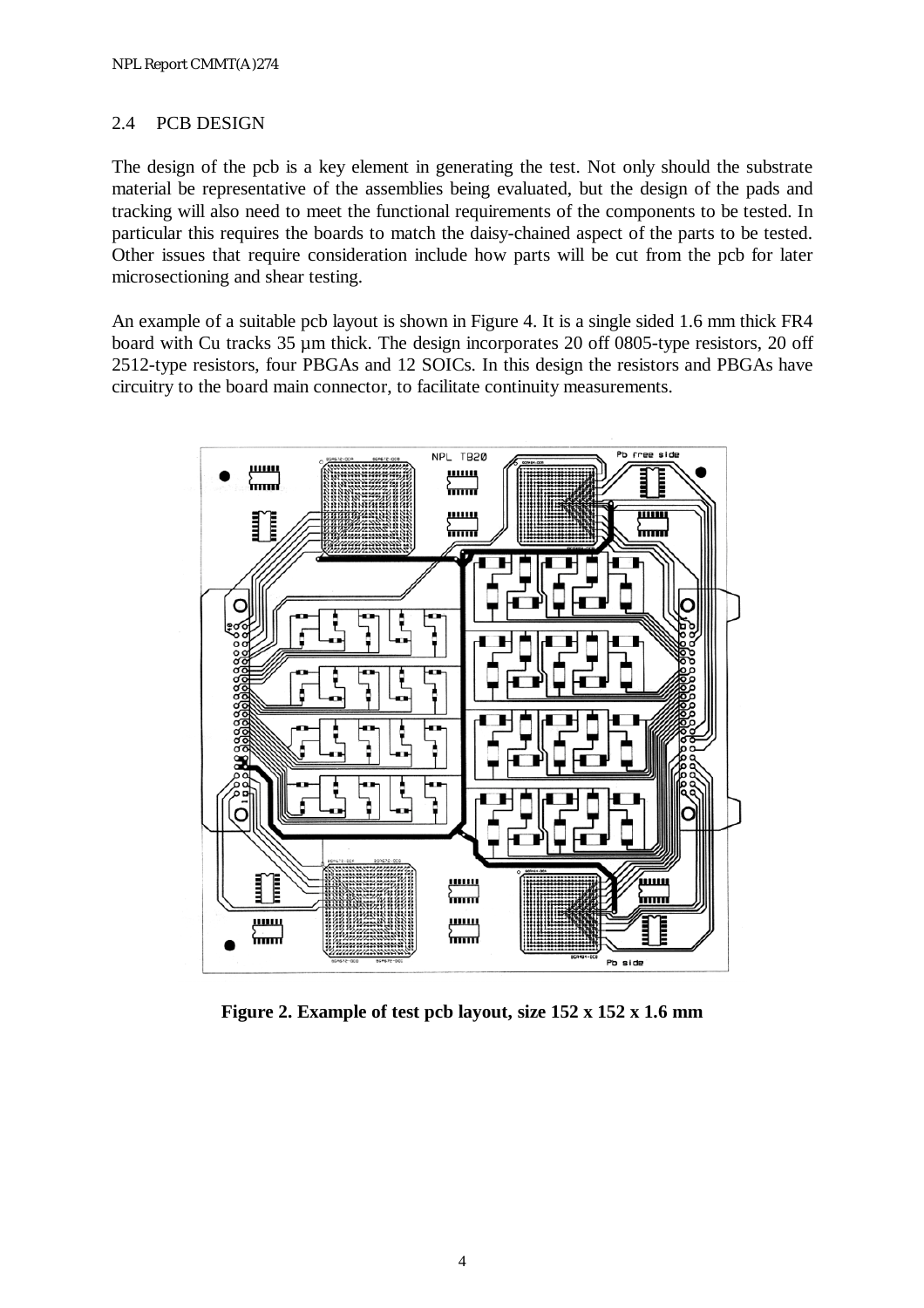#### 2.5 PCB MANUFACTURE

The techniques used to manufacture the test vehicles should be representative of those used for the assemblies being evaluated. Care should be taken to ensure that all the test vehicles are manufactured under identical conditions, and ideally in one batch. This avoids introducing any further variables into the manufacture that may influence the reliability.

The number of boards built will clearly depend on the number of parts on each board and the number of variables being considered. Consideration should also be given to the number of samples that are required for microsectioning and shear testing, as this will require pcbs to be removed form the experiment. Clearly enough pcbs should remain for the continuity measurements.

#### 2.6 THERMOCYCLING

The thermocycling regime used to evaluate the reliability of the solder joints is very important, and care should be exercised in making the selection. Clearly the greater the range in temperature the more severe the stress placed on the solder joint. But it is important that the regime selected should reflect the application environment.

In a recent experiment at NPL [5] the solder joints were thermally cycled according to the profile in Figure 5 selected on the basis of being representative of what industry currently uses when they require a tough test. There were two temperature set points, -55  $\degree$ C and +125  $\degree$ C, with 5 minutes dwells. The 5 min dwell was defined as the time during which the temperature in the oven was within  $+5^{\circ}$ C of the set value.



**Figure 3. Temperature cycle load used** 

When samples (pcbs) are tested in a thermocycling chamber the temperature distribution in the chamber should be minimal. Forced airflow circulation is strongly recommended, as this will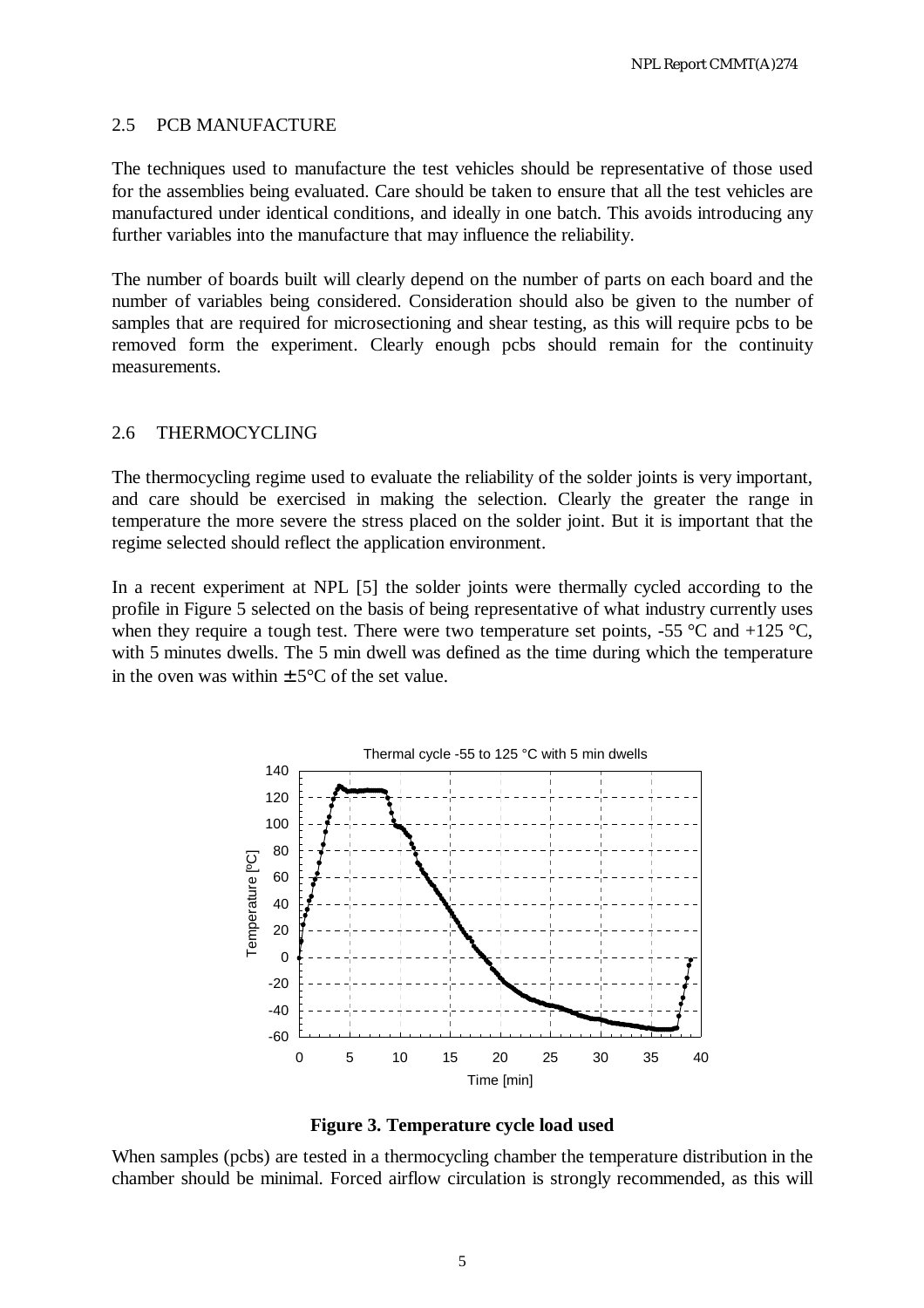achieve a more uniform temperature distribution in the chamber. To minimize the impact of temperature variations within the chamber and different heating and cooling rates, the samples should be regularly moved around inside the oven.

## **3 DATA ANALYSIS**

Three analysis techniques are discussed that can be used to evaluate the effect of thermal cycling and thermo-mechanical fatigue in solder.

## 3.1 MICROSECTIONING

Microsectioning is a destructive method that requires the pcb to be cut into sections, and hence they must be extracted from the experiment. This should be included in the original plan, so that sufficient pcbs remain for the continuity experiment.

Microsectioning is particularly useful since it shows the evolution of microstructure with thermocycling and the development of the cracks. Although no failure data can be obtained, qualitative information on how the solder fails can be extracted from the micrographs.

## 3.1.1 Specimen preparation.

Any of the components used in the test vehicle can be microsectioned for metallurgical analysis.

Samples can be cut out individually from the boards using a liquid-cooled conventional diamond saw. This method of cutting is employed to ensure that the soldered joints do not heat to a level that would affect the joint properties.

Once cut, the components can be cleaned using conventional IPA (iso-propyl alcohol) to ensure that any residue present from the cutting stage has been sufficiently cleaned from the joint region. The samples can then be mounted in a cold curing epoxy.

## 3.1.2 Metallography.

Once cured, the samples can be removed from their respective moulds to be ground and polished, using silicon carbide of 120 to 4000 grit paper on an automated machine, and polished with diamond-containing pastes/sprays 15 to 0.25µm in size. Diamond impregnation of the cloth should be kept to a maximum in order to ensure the best cutting rate of the surface. Final polishing of the samples can be achieved by hand using a gamma aluminide powder suspended in lapping fluid, as this has been found to give the best finish.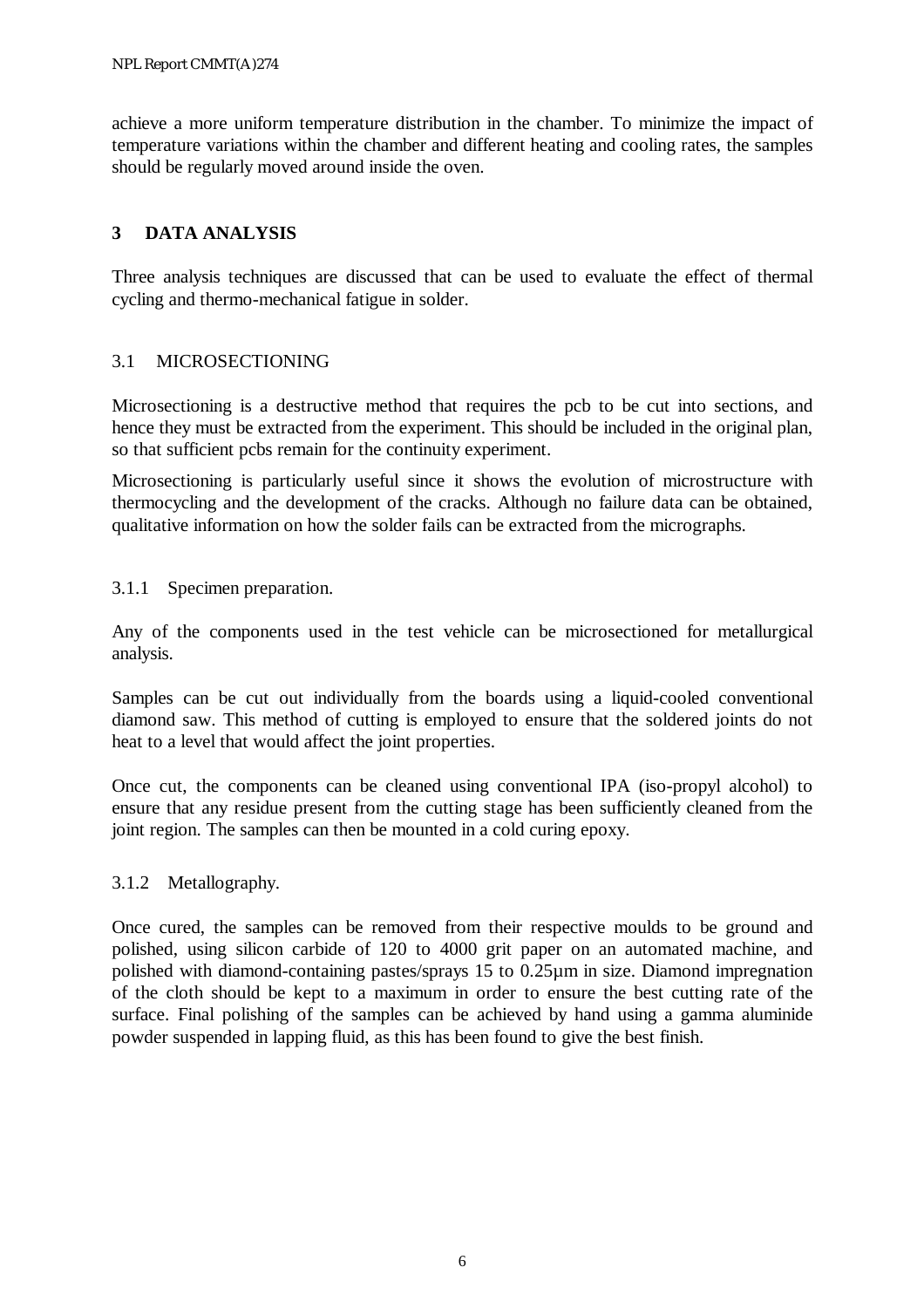#### 3.1.3 Etching

Etching can be carried out to enhance the microstructure, and for the lead-containing solder systems, can be accomplished using a solution containing 2 ml hydrochloric acid and 98 ml industrial methylated spirits. With this solution a polish-etch technique is achieved 0.25 µm diamond paste as the polishing medium.

The lead-free alloy can be etched using a solution of 2 ml nitric acid, 2 ml hydrochloric acid and 96 ml distilled water.

## 3.1.4 Micrographs

A standard optical bench microscope is suitable for examination up to magnifications of 200- 500x, and a method for recording the images is desirable.

## 3.2 SHEAR TESTING

Shear testing is a very useful method for evaluating the degree of crack propagation and damage to the solder joint. The method is based on the assumption that the degree of crack propagation will influence the strength of the joint, and hence a correlation will exist with the strength of the joint as tested in shear.

#### 3.2.1 Specimen Preparation

Boards can be cut into sections containing two or three components for testing, using a conventional water-cooled diamond saw. This produces a clean edge with the minimum stress to board. The smaller sections of board can be cleaned to remove any contaminants/residues from the cutting process, and then dried using compressed air.

#### 3.2.2 Sample Testing Arrangement

Figure 4 shows a typical experimental arrangement of the board placed within a jig ready for testing. This particular machine has a movable X-Y table and the sample can be positioned with the shear-test tool directly behind the component (as shown). For each test the push-off tool can be at the same pre-set height and centred on the component. A typical height is 80 µm and a tool speed of 200 µm/s. The end of a typical test is shown in Figure 5.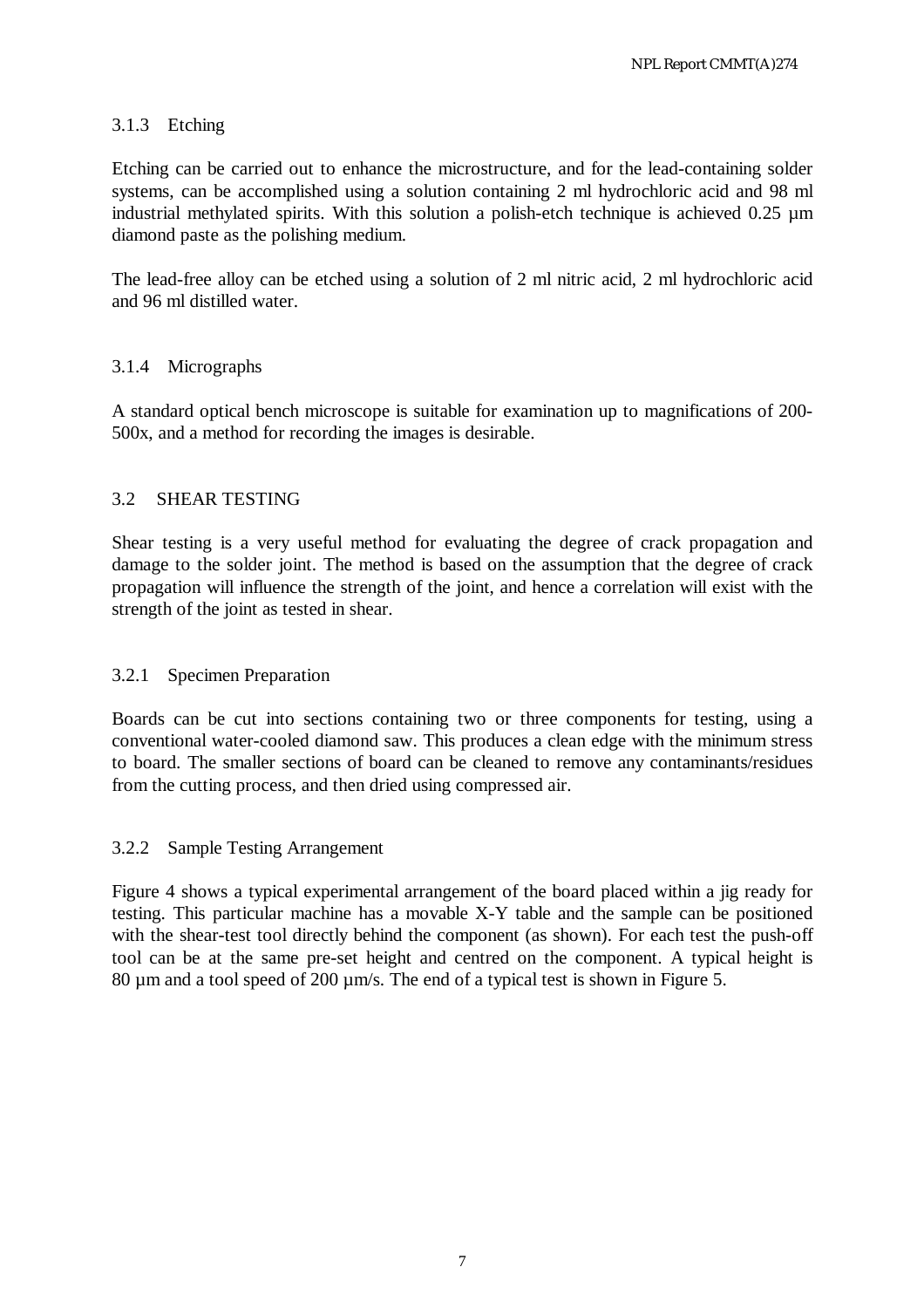

**Figure 4. Shear test jig and push-off tool.** 



**Figure 5. Typical joint break after failure** 

For each thermally cycled board at least 10 resistors should be tested in order to produce a meaningful statistical average of joint strength.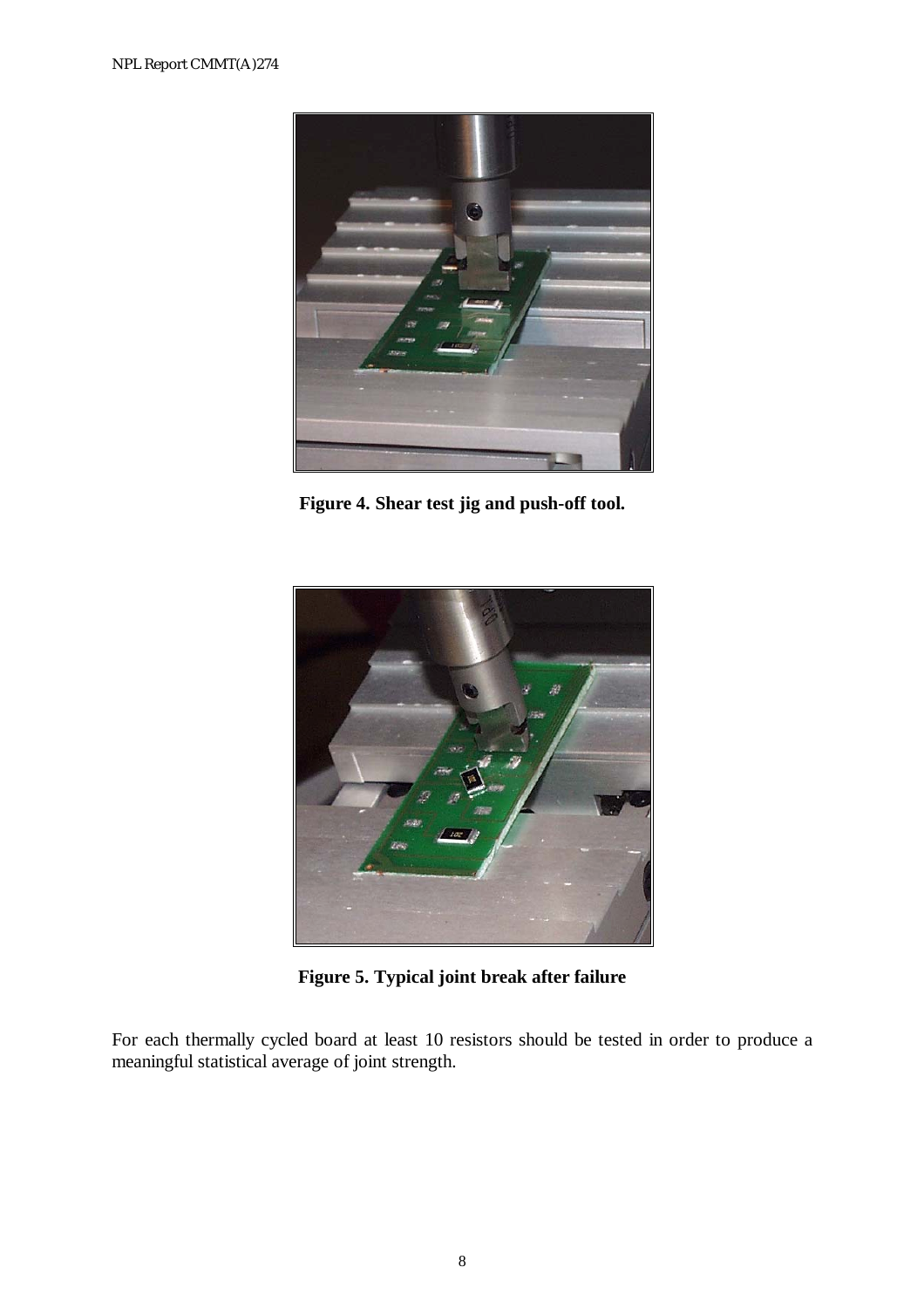#### 3.3 CONTINUITY MEASUREMENT

Following manufacture of the pcbs, it is recommended that all the components connected in circuits for continuity measurements should be electrically tested before thermal cycling. All the components should exhibit an electrical resistance within the manufacturers' tolerance of  $\pm$ 5%. All component resistances should be recorded, and filed for future use.

The resistance of each continuity loop can be measured using the Voltage Method, in which a constant voltage of 1 V is applied across a device and the current through the device measured.

There are three possible strategies for measuring the resistance of components, and these are described in NPL report [6].

The first occurrence of a resistance value of more than 10 % above the nominal value should be counted as the failure of that component. From an analysis of the failure data a Weibull distribution can be constructed to obtain the failure rate, and the  $N_f$  median numbers of cycles for 50 % failure rate can therefore be estimated [5]. The error of this measurement depends on the probability of a failure detection [3] and the sampling rate [6] of continuity measurements.